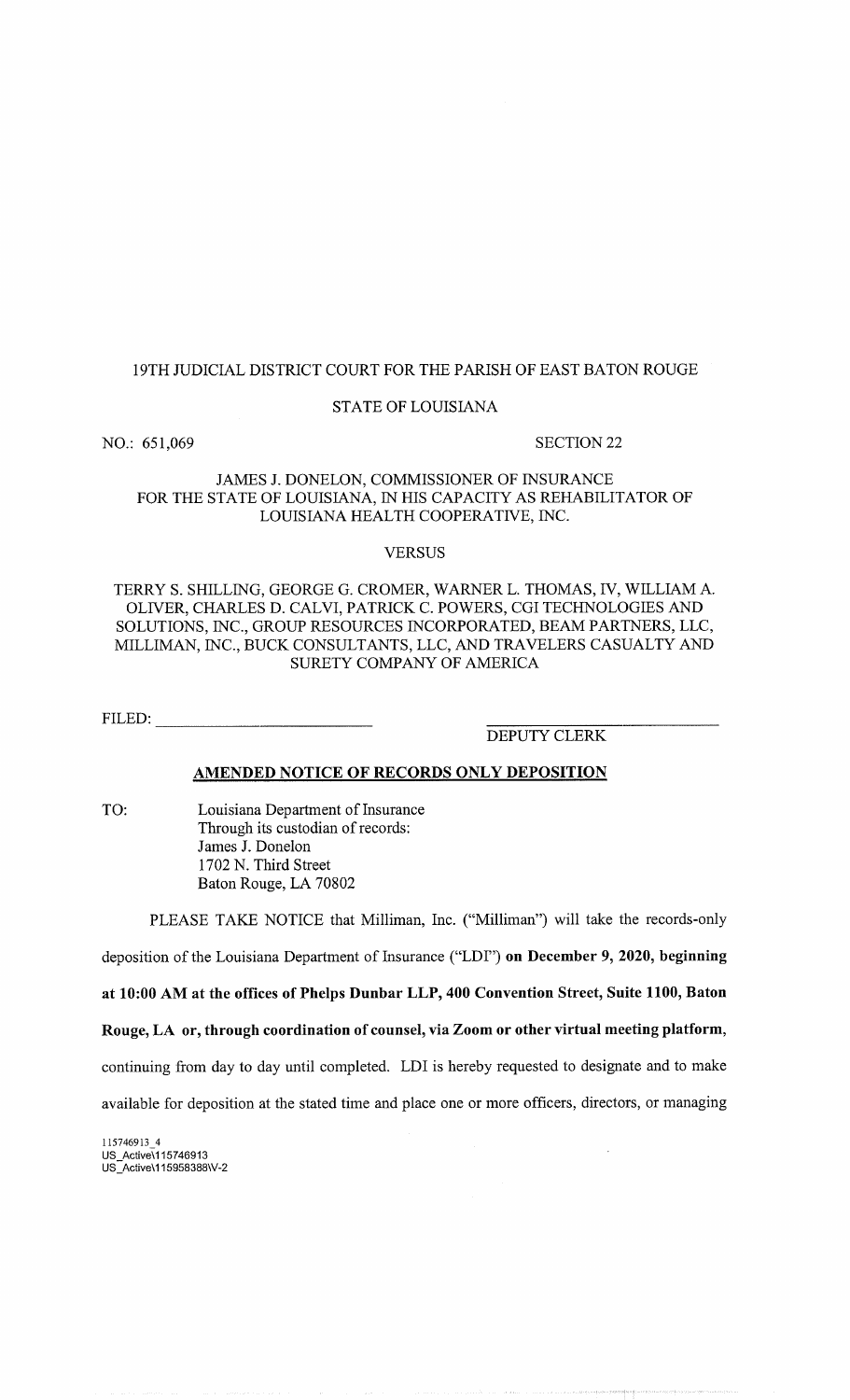agents, or other persons designated to testify on its behalf concerning the production of and identification of the documents specified in Exhibit A.

All counsel are invited to participate as they deem fit.

THIS IS A RECORDS ONLY DEPOSITION. NO APPEARANCE WILL BE NECESSARY IF THE DOCUMENTS REQUESTED ON EXHIBIT A ARE PRODUCED BY THE ABOVE SPECIFIED DATE AND TIME. This subpoena and deposition may be satisfied by producing certified copies via secure FTP to Milliman's counsel of record at justine.margolis@dentons.com and catharine.luo@dentons.com or, if necessary, mailing certified copies to the offices of Dentons US LLP, Attn: Steven Clark 4520 Main Street, Suite 1100, Kansas City, MO 64111-7700, unless a different place is established by mutual agreement of the parties hereafter, before the date set for the deposition in lieu of the designated deponent's appearance at the deposition.

A copy of article 1354 of the Louisiana Code of Civil Procedure is attached as Exhibit B.

Respectfully submitted,

# PHELPS DUNBAR LLP

/s/Harry Rosenberg HARRY ROSENBERG (Bar #11465) Canal Place 365 Canal Street, Suite 2000 New Orleans, LA 70130-6534 Telephone: 504-566-1311 Facsimile: 504-568-9130 Email: rosenbeh@phelps.com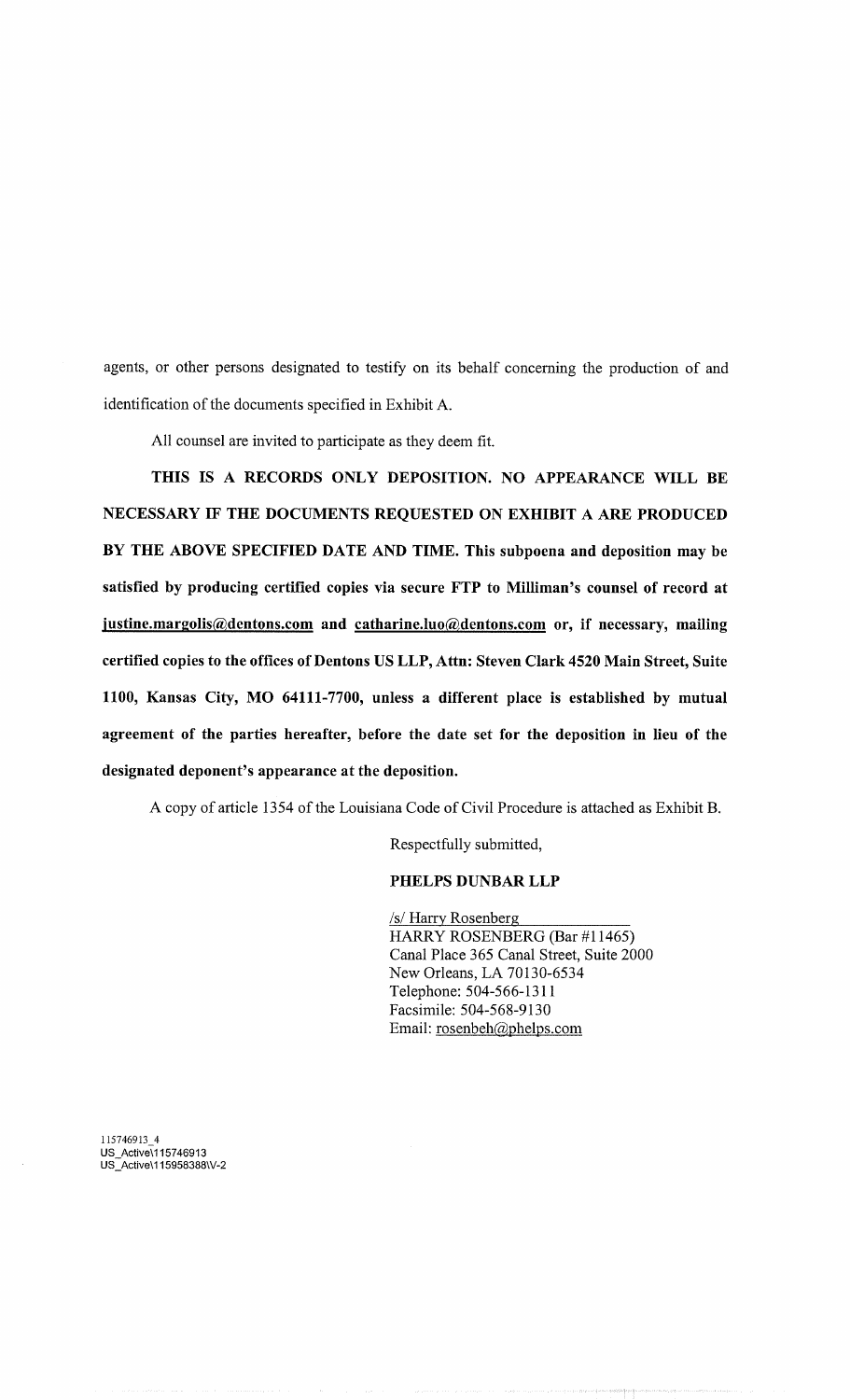/s/ Justin N. Kattan Dentons US LLP

Reid L. Ashinoff (admitted pro hac vice) Justin N. Kattan (admitted pro hac vice) Justine N. Margolis (admitted pro hac vice) Catharine Luo (admitted pro hac vice)

1221 Avenue of the Americas New York, NY 10020 Telephone: 212-768-6700 Facsimile: 212-768-6800 Email: reid.ashinoff@dentons.com justin.kattan@dentons.com iustine.margolis@dentons.com catharine.luo@dentons.com

H. ALSTON JOHNSON (Bar # 7293) 400 Convention Street, Suite 1100 Baton Rouge, LA 70302 Telephone: 225-346-0285 Facsimile: 225-381-9197 Email: johnsona@phelps.com

Counsel for Milliman, Inc.

# **CERTIFICATE OF SERVICE**

I HEREBY CERTIFY that a copy of the above and foregoing has been served upon all

counsel of record by e-mail this 19<sup>th</sup> day of November, 2020.

/s/Harry Rosenberg Harry Rosenberg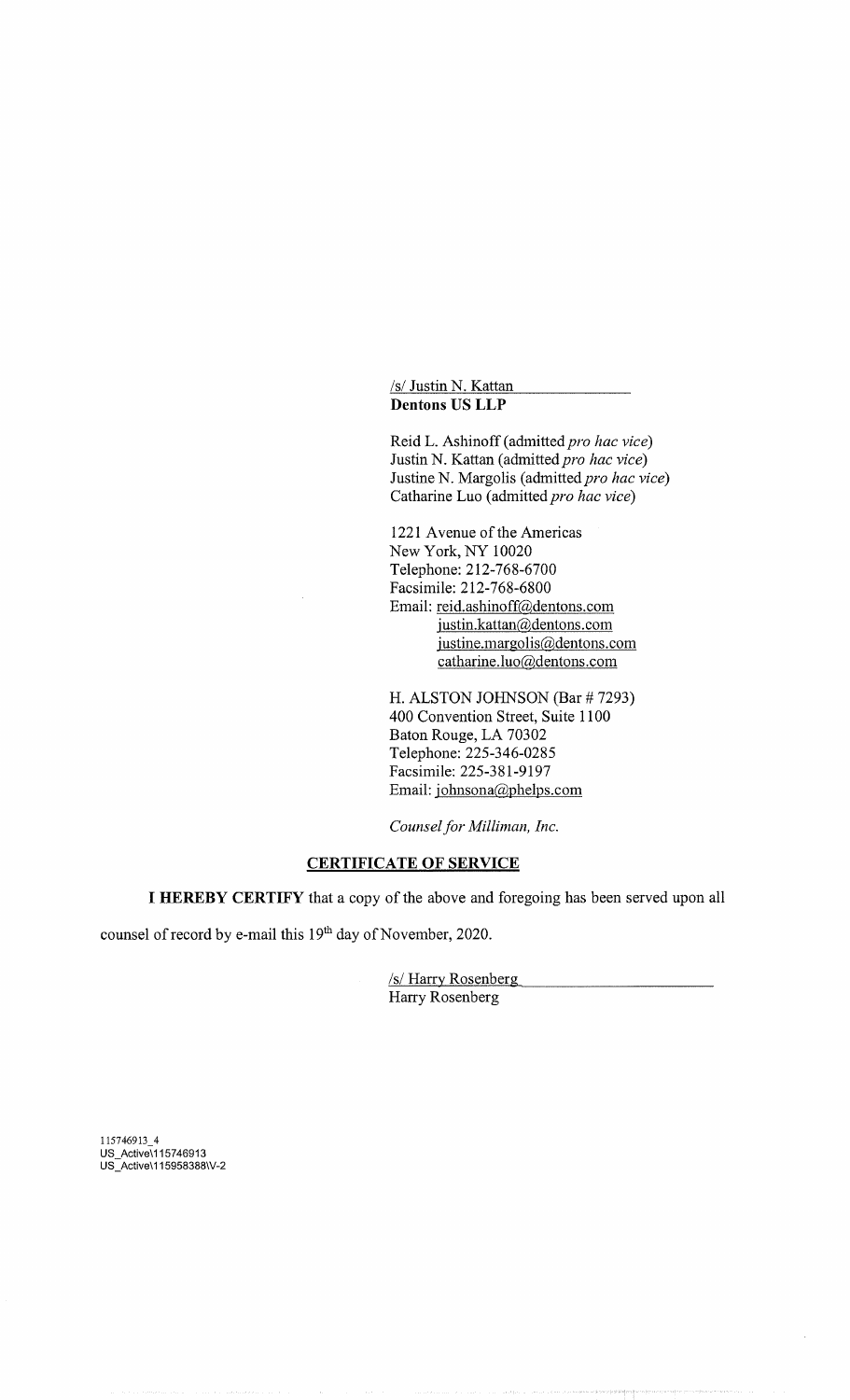# **EXHIBIT A TO NOTICE OF RECORDS DEPOSITION** INSTRUCTIONS AND DEFINITIONS

- 1. Compliance with the Louisiana Code of Civil Procedure: The Requests below should be answered by the above-identified party, and the documents and evidence requested below should be produced to Milliman in accordance with the Louisiana Code of Civil Procedure.
- 2. Location of Production: Milliman requests that all documents and evidence produced in response to these Requests be produced via secure FTP to Milliman's counsel of record at justine.margolis@dentons.com and catharine.luo@dentons.com or, if necessary, at the offices of Dentons US LLP, Attn: Steven Clark 4520 Main Street, Suite 1100, Kansas City, MO 64111-7700, unless a different place is established by mutual agreement of the parties hereafter.
- 3. Claims of Privilege/Privilege Log: If any information requested herein is claimed to be privileged or otherwise protected from discovery, the respondent is requested to identify in writing, with particularity, the basis for such claim, and in the case of any document not produced, to identify in writing:
	- a. its author;
	- b. the date of its creation;
	- c. the names, positions and capacities of all persons to whom each document was addressed or by whom it was seen, read, disclosed or examined;
	- d. its general nature and subject matter and the basis upon which it is claimed to be privileged or otherwise protected from discovery; and
	- e. its present location and custodian.
- 4. Form of Production. Absent mutual agreement to an alternative form of production, documents and evidence shall be delivered in an industry-standard manner and with common load files (.DAT/.OPT) to facilitate the loading into databases and the ability to search. As further described below, the production must be image-based, with extracted text/OCR delivered for each file, but with certain file types (Spreadsheets, media files) provided in native format. The load files should contain standard structural and associated metadata, including, but not limited to, production numbers and ranges, Parent ID, Attach ID, Begin Bates, End Bates, Begin Attach, End Attach, Date Sent, Date Received, Date Modified, Date Created, Email Subject, To, From, CC, BCC, Filename, Application, File Path, Custodian/Source, Author, MD5Hash

#### Image-Based Productions

- o Group IV
- o Single Page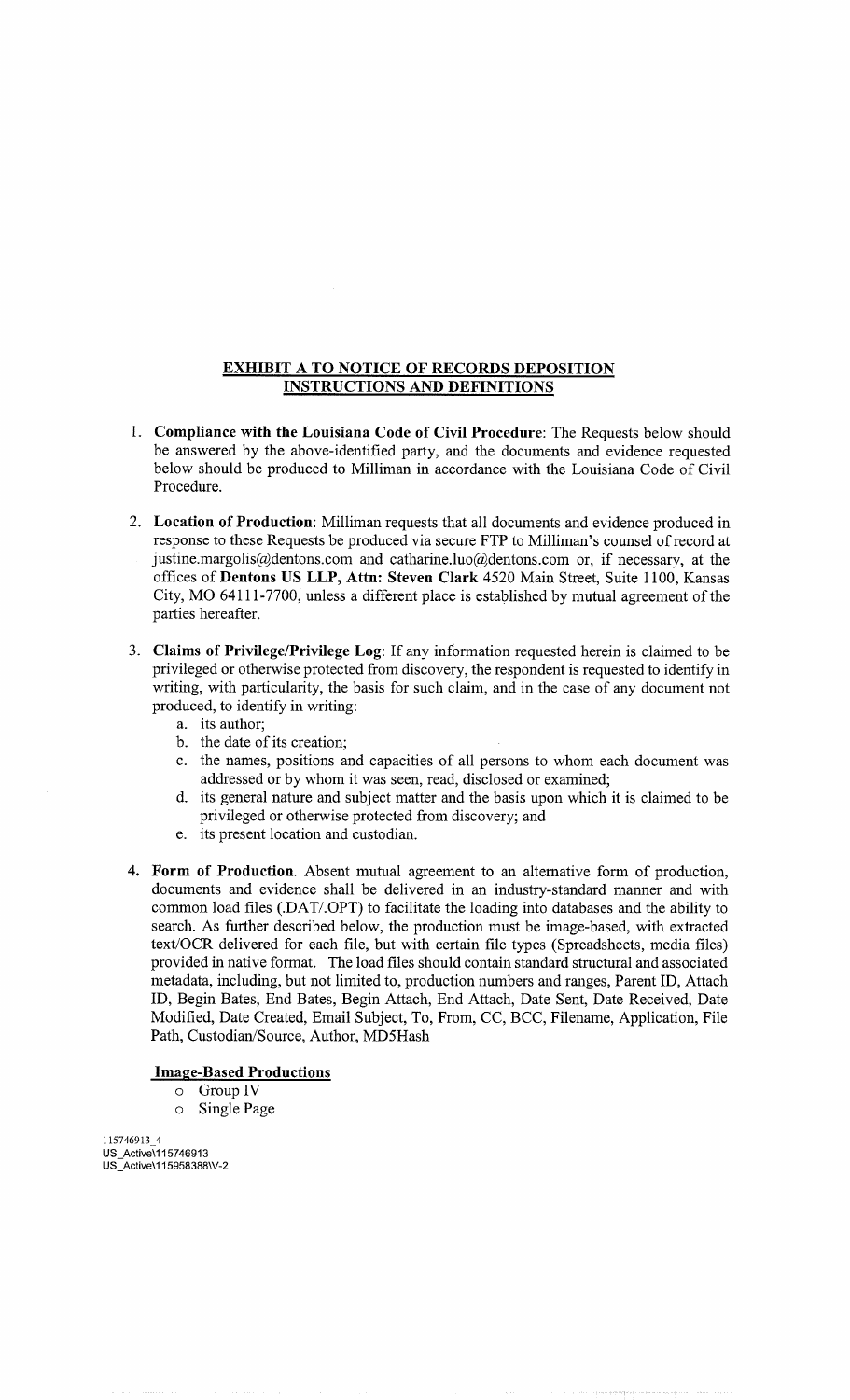- o Black and White
- o 300 dpi Compression
- Each image shall contain a (branded) unique identifier typically a Bates Number and any associated Confidentiality or other designation
- A link/path to each image shall be contained in the delivered load files
- Certain files, such as those that are not conducive to imaging or cannot be imaged at all (Spreadsheets, media files, etc.), shall be represented by a branded slipsheet and provided in native format
	- o A link/path to both the slipsheet image and the native file shall be in the delivered load files

# Extracted Text/OCR

- Each produced document/record shall have a corresponding file containing the file's extracted text (for ESI) or OCR for hard copy or image-based files
	- o The text files shall be generated at the document and not page-level.
	- o The text files shall be named after the Begin Bates of each delivered document
	- o A link/path to this file shall be contained in the delivered load files
- 5. Labeling. As set forth in the Paragraph 5 above, each document shall be produced with a bates-number and an appropriate party-specific bates-label, and any applicable confidentiality or PHI designation pursuant to the protective order in this action.
- 6. Definition of "Documents": Wherever used in these Requests, the term "documents" shall mean all writings, records and recordings of any memoranda, reports, handwritten notes, logs, formal or informal minutes, tape recordings, photographs, photocopies, telegrams, telefaxes, transcripts, drawings, graphs, charts, maps, electronic word processing and spreadsheet documents and other computer files, and email messages, wherever such "documents" are located and however produced or reproduced. A request for all "documents" includes a request for any and all non-identical copies of any such "documents" which may differ to any extent because of alterations, attachments, blanks, comments, notes, underlining or otherwise.
- 7. Definition of "Communication": Wherever used in these Requests, "communication" includes any transmittal or receipt of information, whether by chance or prearranged, formal or informal, oral, written or electronic. "Communication" includes without limitation conversations, meetings, and discussions in person; conversations, meetings, and discussions by telephone; and written correspondence through the use of mails, courier services, electronic media (such as electronic mail and instant and text messages), and telephone lines and wires.

<sup>1</sup> 15746913 4 US\_Active\115746913 US\_Active \ 115958388 \ V-2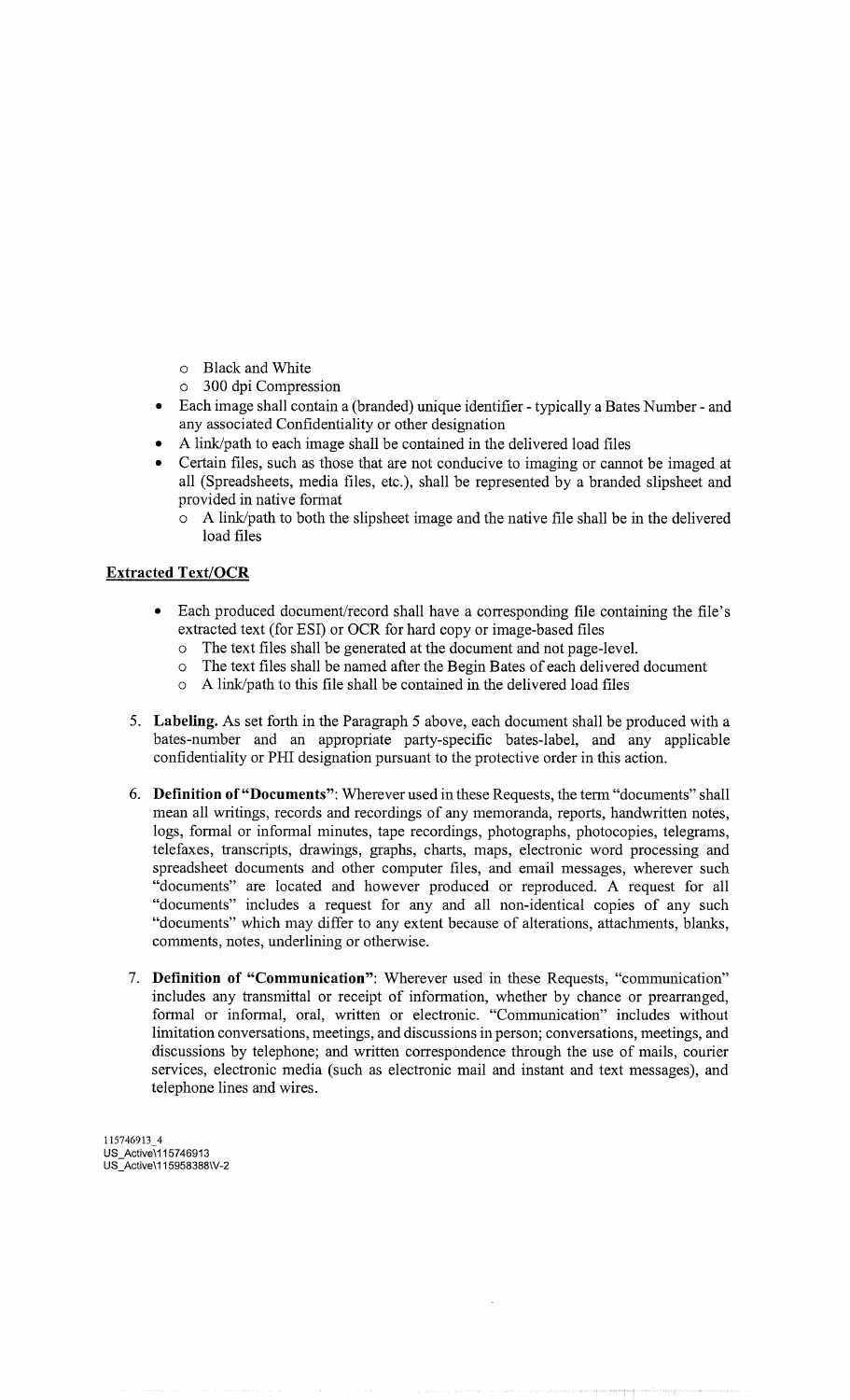- 8. A Request for Information: Documents or communications "referencing," "referring," "concerning," "reflecting" or "related to" any given subject means any documents or communications that constitute, contain, discuss, embody, evidence, identify, state, refer to, deal with, bear upon, or are in any way pertinent to that subject, including documents concerning the preparation of other documents.
- 9. Definition of "You" and "Your" and "LDI:" As used in these Requests, the term "LDI" shall refer to the Louisiana Department of Insurance, its employees, directors, officers, members, agents and/or representatives (including but not limited to Lewis & Ellis or any other consulting actuary used by LDI).
- 10. Definition of "LAHC": As used in these Requests, the term "LAHC" shall refer to Louisiana Health Cooperative, Inc., its predecessors, successors, employees, directors, officers, members, agents and/or representatives.
- <sup>1</sup> 1. Definition of "Beam": As used in these Requests, the term "Beam" refers to Beam Partners, LLC, its employees, directors, officers, members, agents and/or representatives.
- 12. Definition of "Buck": As used in these Requests, the term "Buck" refers to Defendant Buck Consultants, LLC (n/k/a Buck Global, LLC) its employees, directors, officers, members, agents and/or representatives.
- 13. Definition of "CGI": As used in these Requests, the term "CGI" refers to CGI Technologies and Solutions, Inc., its employees, directors, officers, members, agents and/or representatives.
- 14. Definition of "CMS": As used in these Requests, the term "CMS" refers to the U.S. Department of Health and Human Services, Centers for Medicare & Medicaid Services.
- 15. Definition of "GRI": As used in these Requests, the term "GRI" refers to Group Resources Incorporated, its employees, directors, officers, members, agents and/or representatives.
- 16. Definition of "Milliman": As used in these Requests, the term "Milliman" refers to Milliman, Inc., its employees, directors, officers, members, agents and/or representatives.
- 17. The term "Risk Corridors Payment" shall refer to any payment pursuant to the program set forth in Section 1342 of the Patient Protection and Affordable Care Act ("ACA"), 42 U.S.C. § 18062.
- 18. The term "Risk Adjustment Transfer Payment" shall refer to any payment pursuant to Section 1343 of the ACA, 42 U.S.C. § 18063.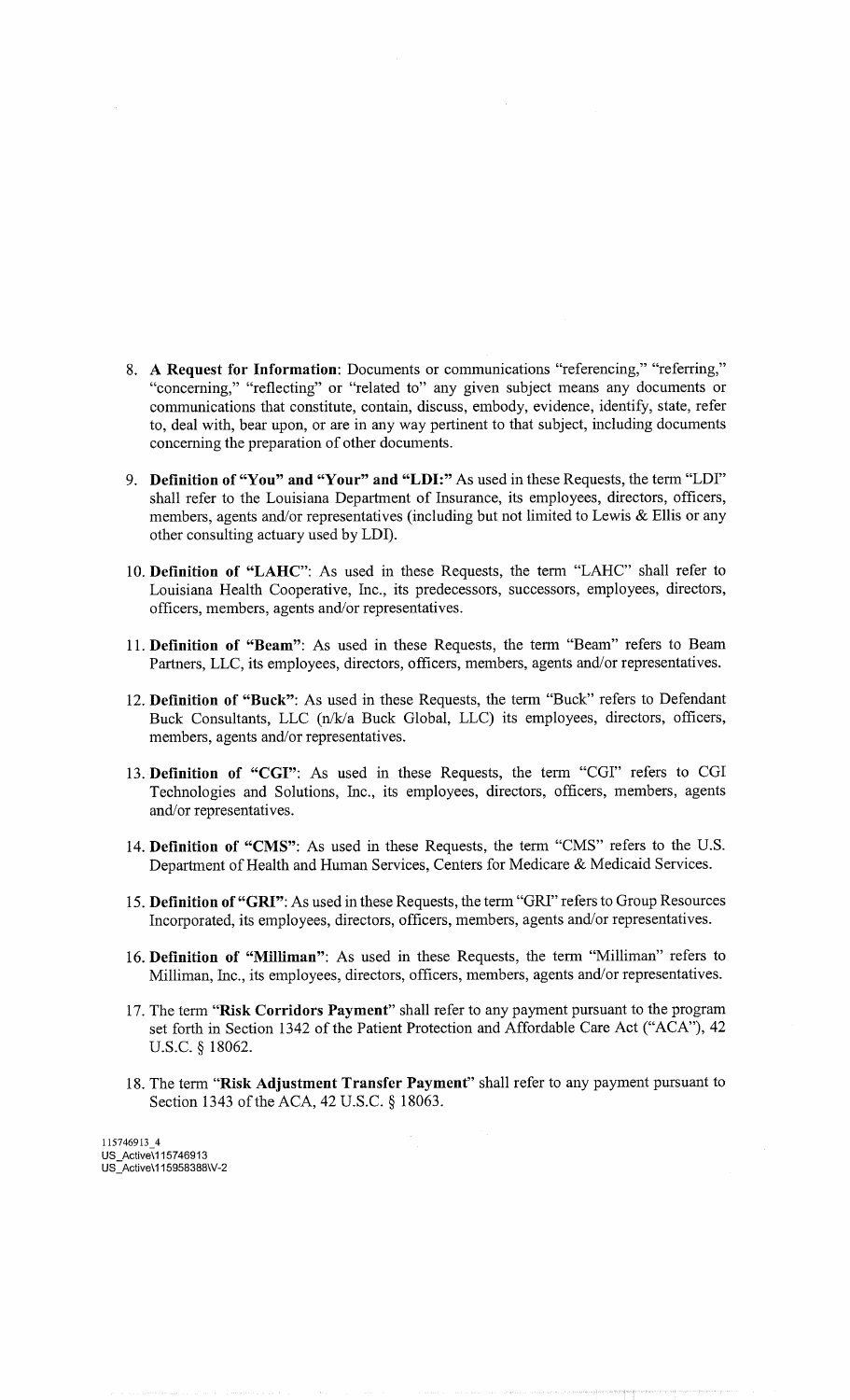- 19. The term "Transitional Reinsurance Payment" shall refer to any payment pursuant to the program set forth Section 1341 of the ACA, 42 U.S.C. § 18061.
- 20. The term "Individual Mandate" shall refer to the ACA's requirement for applicable individuals to maintain minimum essential coverage as set forth in 26 U.S.C. § 5000A.
- 21. The term "CO-OP Program" shall refer to the Consumer Oriented and Operated Plan as established under the ACA.
- 22. Rules of Construction: The following rules of construction apply:
	- a. "And" and "or" shall be construed either disjunctively or conjunctively as necessary to make the request more inclusive rather than exclusive.
	- b. "All" includes each, any, and all.
	- c. The use of the singular form of any word includes the plural and vice versa.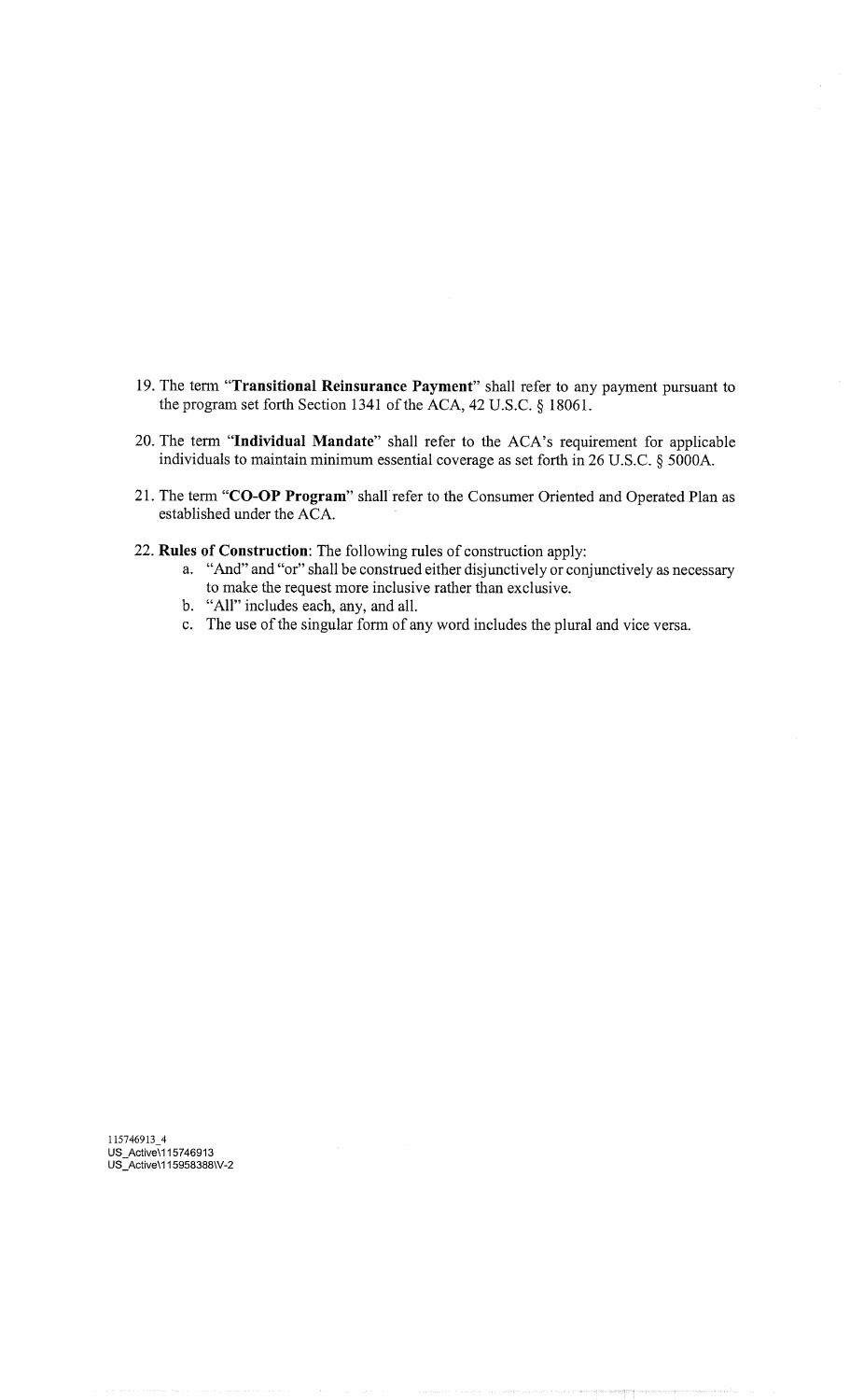# REQUESTS FOR PRODUCTION OF DOCUMENTS

- 1. All Documents and Communications referencing or related to LAHC's filings with the LDI, including form and rate filings.
- 2. All Documents and Communications reflecting Milliman's professional services and work for LAHC.
- 3. All Documents and Communications reflecting Buck's professional services and work for LAHC.
- 4. All Documents and Communications reflecting Communications between LDI and Milliman related to LAHC.
- 5. All Documents and Communication reflecting Communications between LDI and Buck related to LAHC.
- 6. All Documents and Communications reflecting Communications between LAHC and LDI. This request includes but is not limited to Communications sent directly to or from LAHC or on LAHC's behalf.
- 7. All engagement agreements and/or other agreements entered into between LDI and Lewis & Ellis or any other actuary or actuarial services firm who performed any services concerning LAHC.
- 8. All Documents and Communications reflecting Communications between LDI and any federal government agency, employee, agent or other representative, including but not limited to, with CMS, concerning LAHC.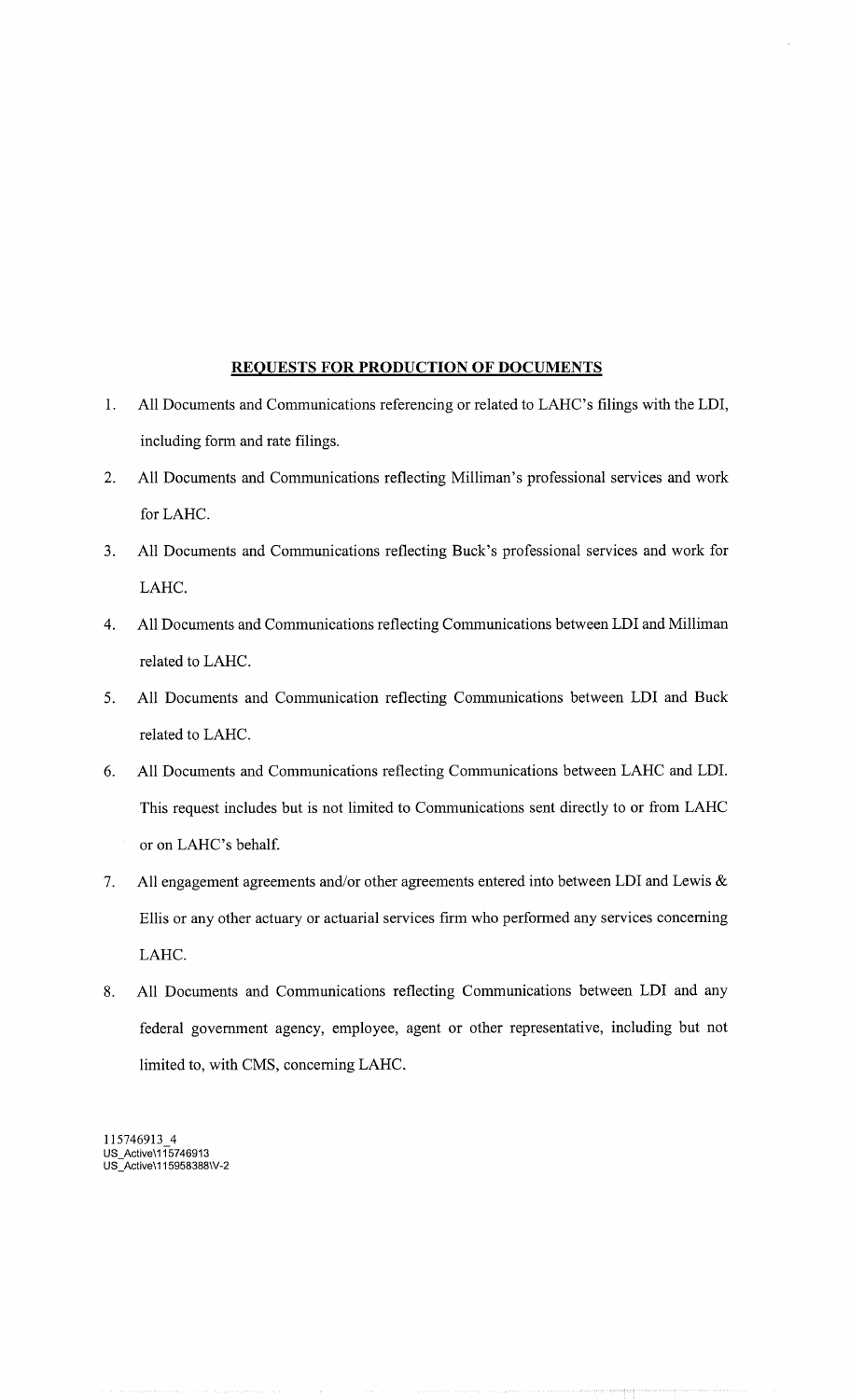- 9. All Documents and Communications concerning LAHC's: a) CO-OP Program application (including any feasibility study or business plan), b) pro forma submissions, c) startup or solvency loans, d) requests for additional funding, or e) any corrective action plan.
- 10. All Documents and Communications concerning: a) LAHC's retention of any consulting actuary, third-party administrator or other consultant, b) LAHC's termination of any consulting actuary, third-party administrator or other consultant, c) the hiring of any of LAHC's directors, officers or other managers, and d) the termination of any of LAHC's directors, officers or other managers.
- 11. All Documents and Communications, including but not limited to policies, procedures, reports, instructions, and guidelines, concerning LDI's process for reviewing and approving filed health insurance rates that were applicable to 2014 or 2015 rates.
- 12. All Documents and Communications concerning LDI's assessment, review, findings, conclusions and/or approval of LAHC's 2014 or 2015 rates.
- 13. All Documents and Communications concerning LDI's review, assessments, findings and/or conclusions relating to Milliman's actuarial analyses, reports and other work for LAHC.
- 14. All Documents and Communications concerning LDI's review, assessments, findings and/or conclusions relating to Buck's actuarial analyses, reports and other work for LAHC.
- 15. All Documents and Communications concerning any attempt by LAHC, LDI, and/or any other person or entity to lower or raise LAHC's 2014 or 2015 rates.
- 16. All 2014 and 2015 rate filings for ACA-compliant plans sold or to be sold in Louisiana by any insurer.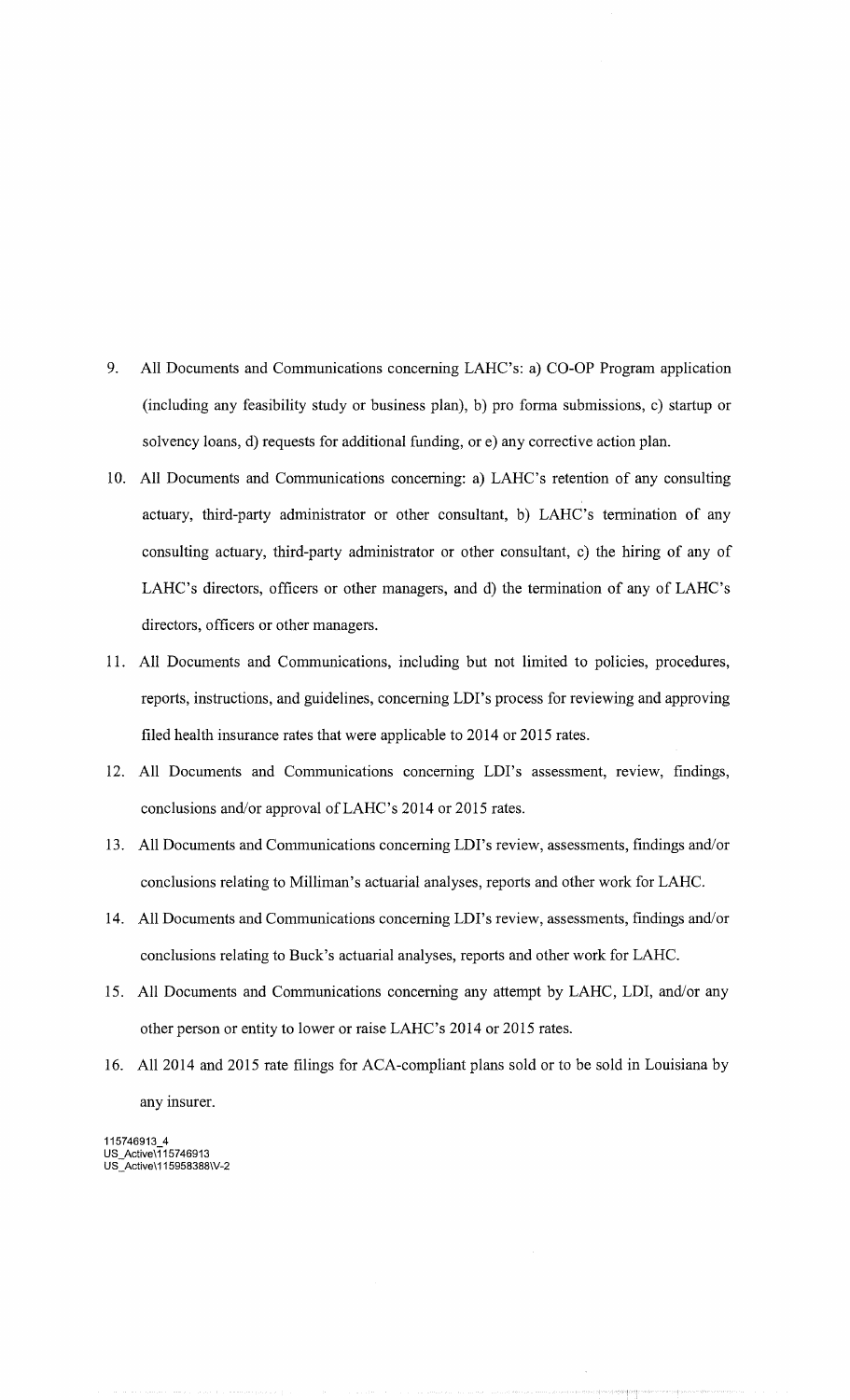- 17. All Documents and Communications comparing, contrasting or otherwise discussing the 2014 or 2015 rates, rate filings or other actuarial analyses prepared by or on behalf of LAHC in relation to the 2014 or 2015 rates, rate filings or other actuarial analyses for any other ACA-compliant plan sold or to be sold in Louisiana by any other insurer.
- 18. All Documents and Communications concerning the role and impact of Risk Corridor Payments on the operations or financial condition of LAHC or health insurers generally.
- 19. All Documents and Communications concerning the impact of the failure to make Risk Corridor Payments upon the operations or financial condition of LAHC or health insurers generally.
- 20. All Documents and Communications concerning the role and impact of Risk Adjustment Transfer Payments, the Transitional Reinsurance Payment, and/or the Individual Mandate upon the operations and financial condition of LAHC or health insurers generally.
- 21. All Documents and Communications referring or relating to pent up demand for health insurance and its impact or potential impact on claims costs, pricing, or enrollment for the 2014 or 2015 policy years for LAHC or health insurers generally.
- 22. All Documents and Communications referring or relating to the impact on LAHC or health insurers generally from any changes to the ACA, regulations promulgated pursuant to the ACA, or changes to the implementation or enforcement of the ACA or such regulations.
- 23. All Documents and Communications concerning LAHC's enrollment for policy years 2014 and 2015, including but not limited to enrollment strategy, enrollment projections,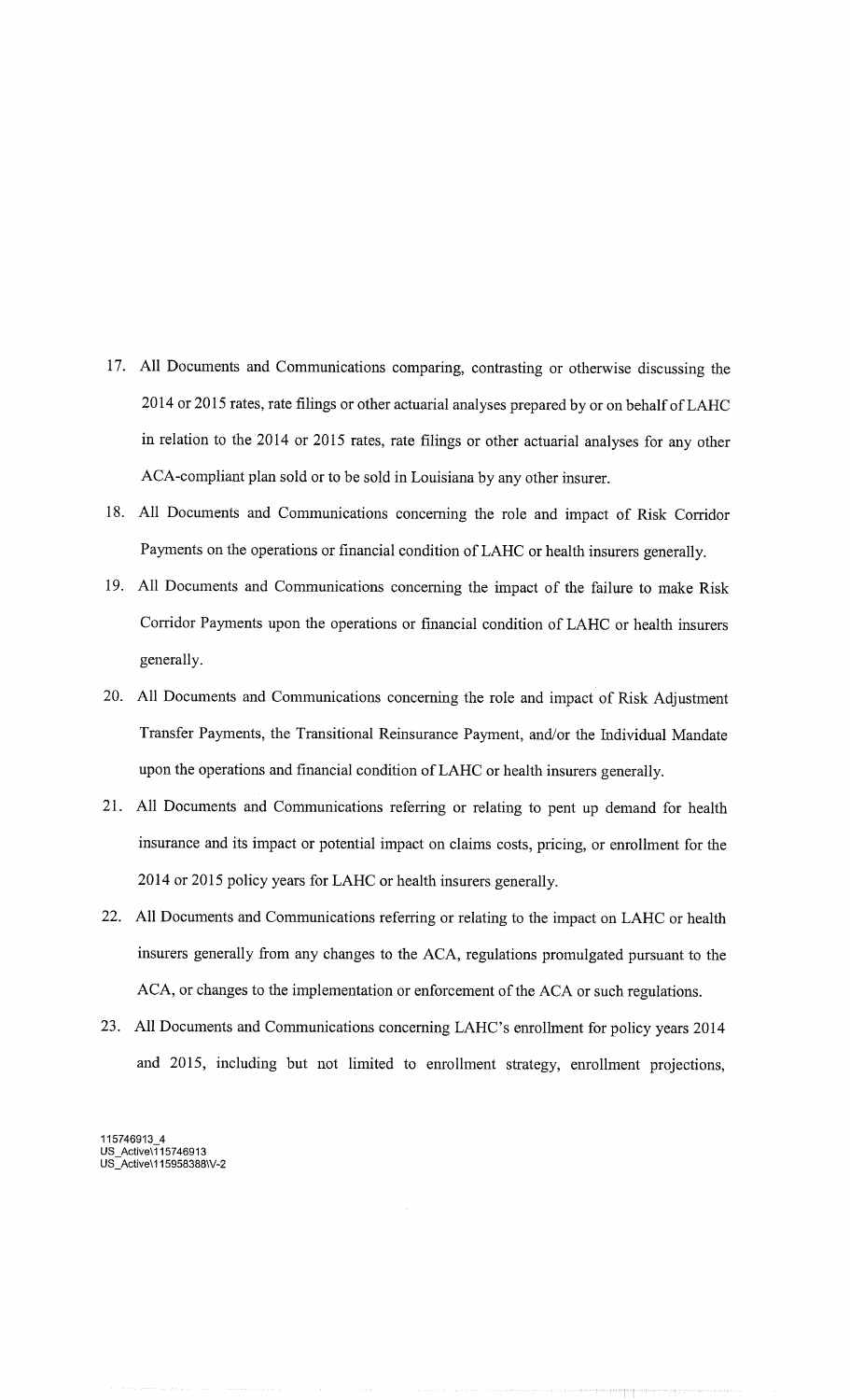enrollment mix or demographics, enrollment of previously uninsured persons, or actual or expected enrollment of insureds.

- 24. Documents sufficient to show statewide enrollment in ACA compliant plans sold in Louisiana for policy years 2014 and 2015, the demographics of such enrollees, and the number of such enrollees who were previously uninsured.
- 25. Documents sufficient to show enrollment in each ACA compliant plan sold in Louisiana for policy years 2014 and 2015, the demographics of such enrollees, and the number of such enrollees who were previously uninsured.
- 26. All Documents and Communications concerning any analyses or other discussion of expected versus actual enrollment of insureds in ACA-compliant plans sold in Louisiana for the 2014 and 2015 policy years.
- 27. Documents sufficient to show the provider discount, coding intensity and enrollment assumptions used by each ACA compliant plan for which rates were filed in Louisiana for policy years 2014 and 2015, including but not limited to the assumptions used by Blue Cross Blue Shield of Louisiana.
- 28. All Documents submitted by or on behalf of LAHC in connection with LAHC's effort to secure licensure from LDI, including but not limited to LAHC's HMO license.
- 29. All Documents and Communications reflecting or analyzing LAHC financial statements for the 2014, 2015, 2016 and 2017 calendar years, including: (a) GAAP financial statements; (b) Financial statements prepared in accordance with statutory accounting principles, including convention statements filed with LDI; (c) Actuarial memoranda supporting the calculation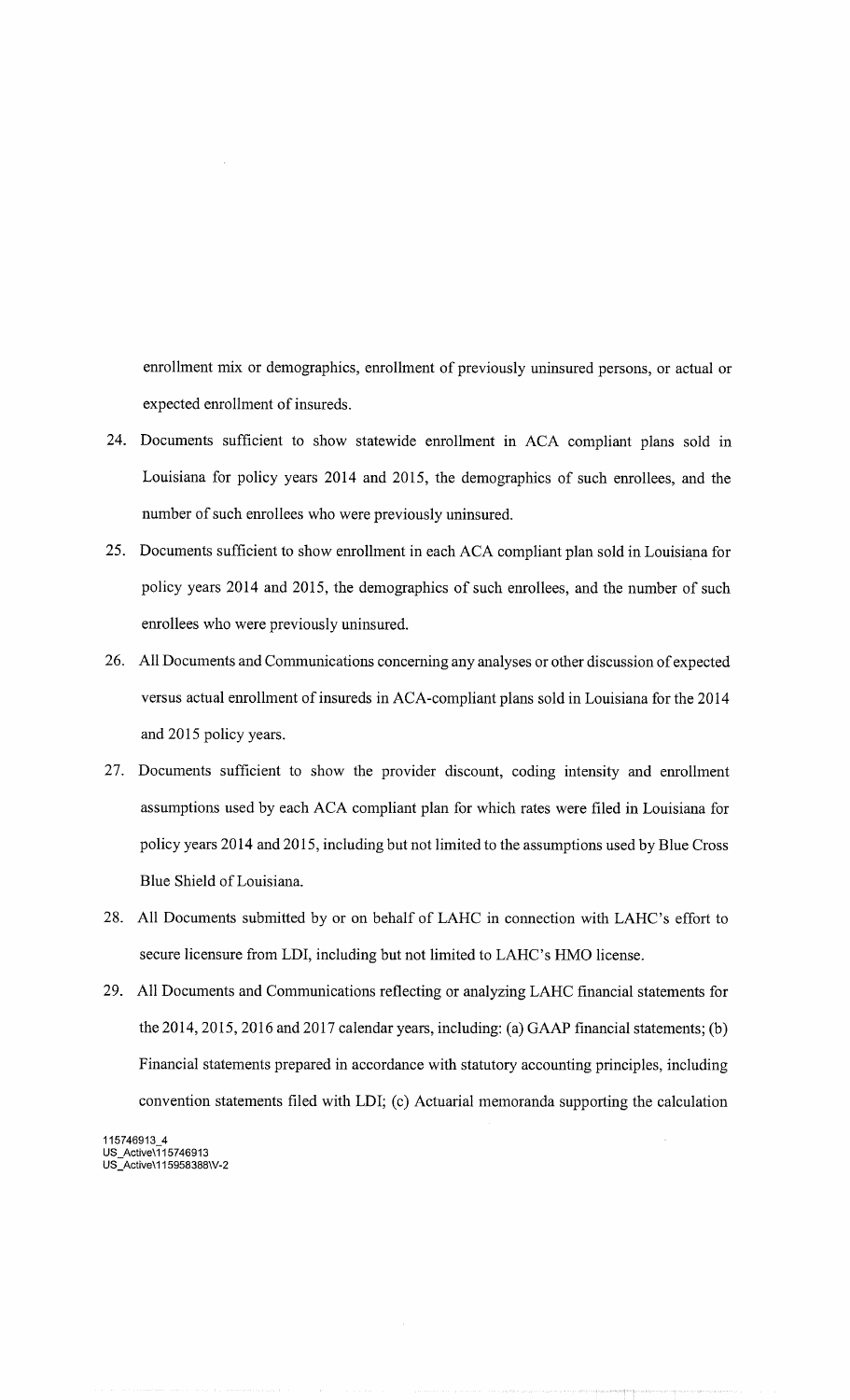of claim reserves, IBNR (incurred but not reported) liabilities, and any other liabilities used in the preparation of the LAHC financial statements.

- 30. All Documents and Communications concerning LAHC's financial condition and solvency.
- 31. All Documents and Communications concerning LAHC's operations, including but not limited to the performance of LAHC's officers, directors or other management and/or its agents GRI and/or CGI.
- 32. All Documents and Communications concerning the onsite market conduct and financial examination of LAHC that commenced in or around March 2015.
- 33. All Documents and Communications concerning the decision to place LAHC into rehabilitation or liquidation.
- 34. All Documents and Communications concerning LAHC's rehabilitation.
- 35. All Documents and Communications reflecting any assessment of the CO-OP Program.
- 36. All Documents and Communications concerning the November 5, 2015 testimony of the Louisiana Commissioner of Insurance Before the Subcommittee on Oversight and Investigations, Committee on Energy and Commerce, United States House of Representatives Regarding: "Examining the Costly Failures of Obamacare's CO-OP Insurance Loans."
- 37. All Documents and Communications concerning Health Republic Insurance Company v. United States of America, No. 1:16-cv-00259-MMS, United States Court of Federal Claims ("Health Republic").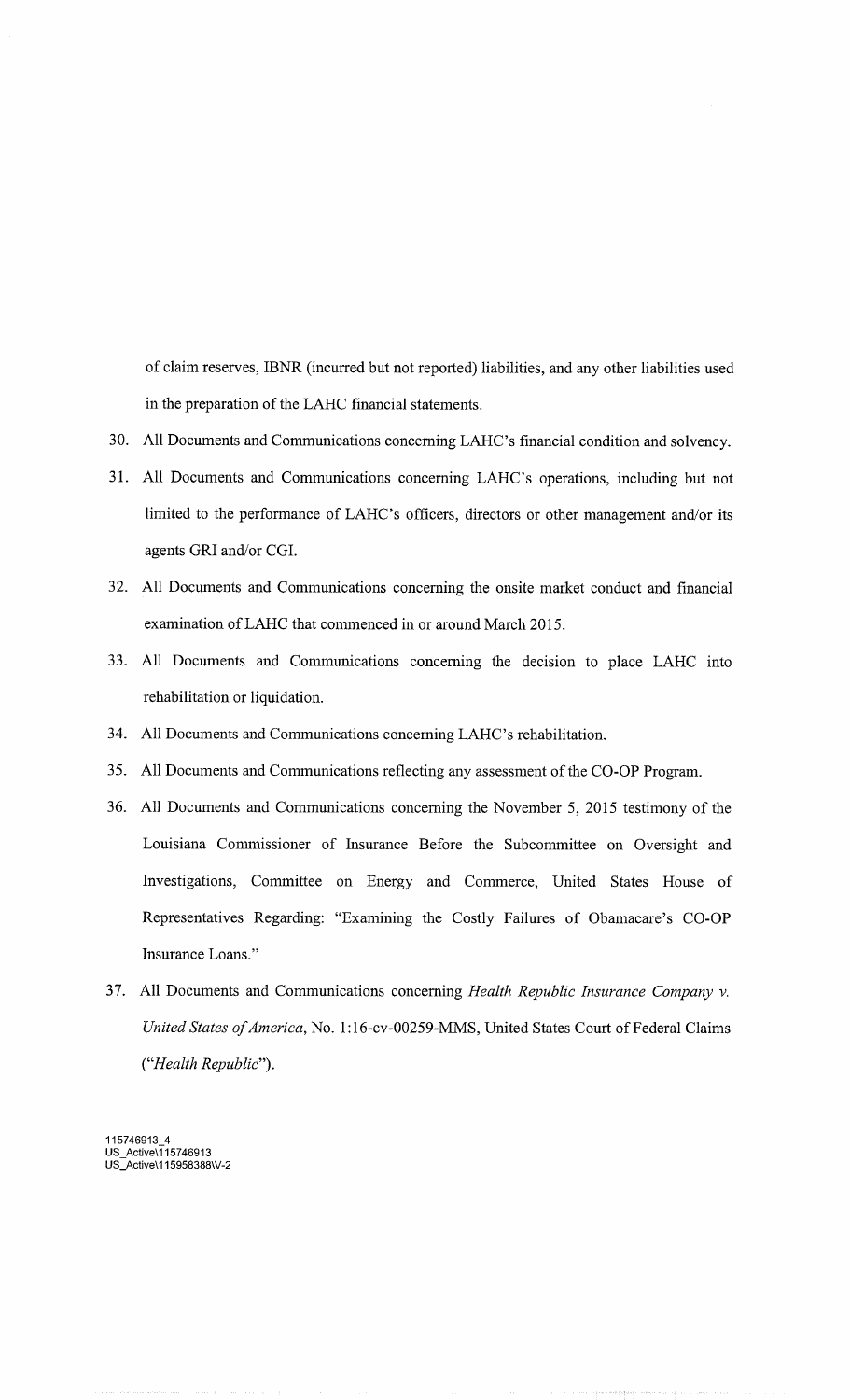38. All Documents and Communications concerning any settlements or other relinquishment of claims or potential claims involving LAHC and the United States federal government, including but not limited to settlements in Health Republic.

 $\bar{\gamma}$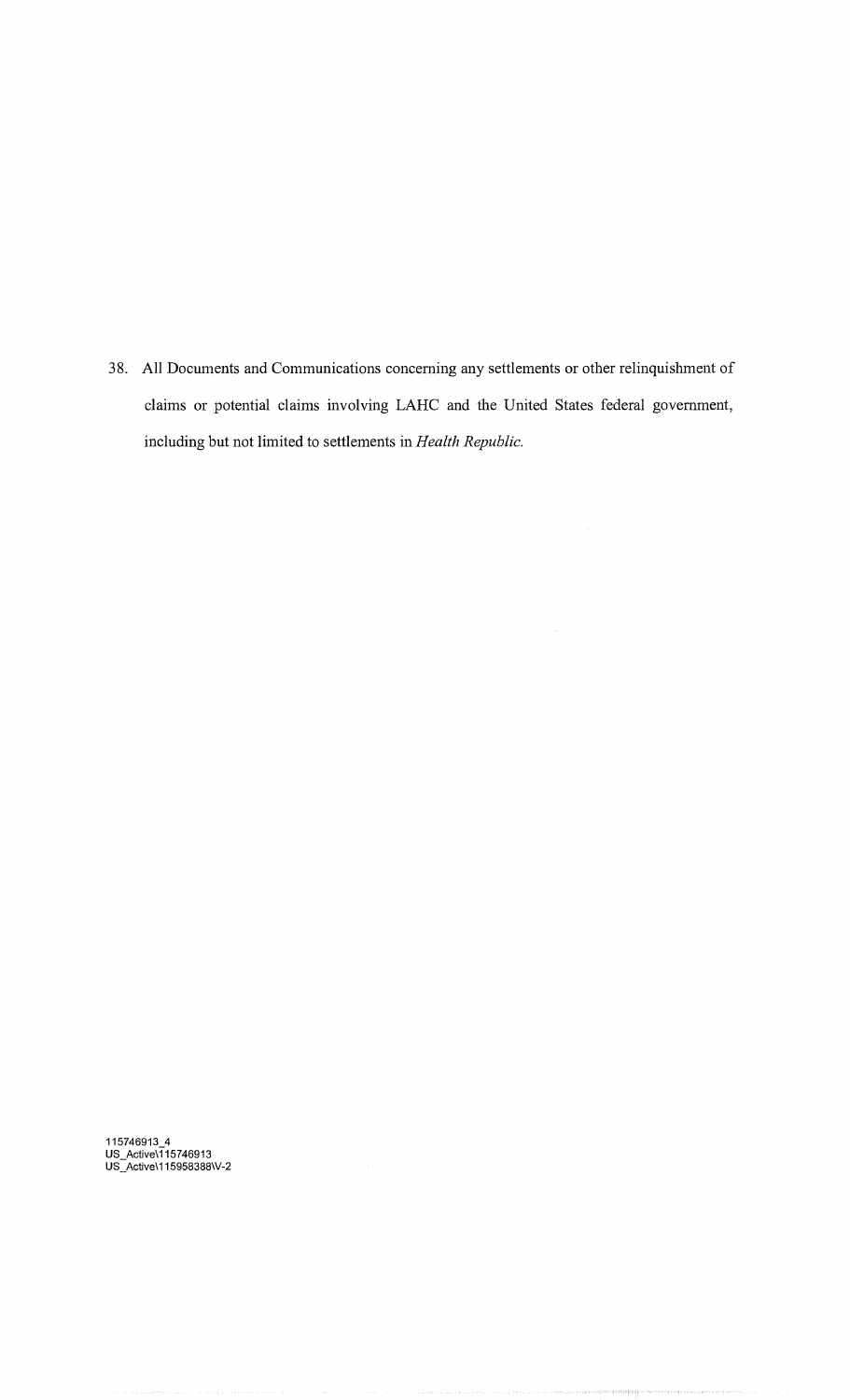# **EXHIBIT "B" TO NOTICE OF RECORDS DEPOSITION**

Louisiana Code of Civil Procedure Article 1354

A. A subpoena may order a person to appear and produce at the trial, deposition, or hearing, books, papers, documents, any other tangible things, or electronically stored information, in his possession or under his control, if a reasonably accurate description thereof is given. A subpoena may specify the form or forms in which electronically stored information is to be produced. A party or an attorney requesting the issuance and service of a subpoena shall take reasonable steps to avoid imposing undue burden or cost on a person subject to that subpoena. The court in which the action is pending in its discretion may vacate or modify the subpoena if it is unreasonable or oppressive. Except when otherwise required by order of the court, certified copies, extracts, or copies of books, papers, and documents may be produced in obedience to the subpoena duces tecum instead of the originals thereof. If the party or attorney requesting the subpoena does not specify that the named person shall be ordered to appear, the person may designate another person having knowledge of the contents of the books, papers, documents, other things, or electronically stored information, to appear as his representative.

B. A person commanded to respond to a subpoena duces tecum may within fifteen days after service of the subpoena or before the time specified for compliance, if such time is less than fifteen days after service, send to the party or attorney designated in the subpoena written objections, with supporting reasons, to any or all of the requests, including objection to the production of electronically stored information in the form or forms requested. If objection is so made, the party serving the subpoena may file a motion to compel compliance with the subpoena and may move for sanctions for failure to reasonably comply.

C. A person responding to a subpoena to produce books, papers, or documents shall produce them as they are kept in the usual course of business or may organize and label them to correspond with the categories in the demand.

D. If a subpoena does not specify the form or forms for producing electronically stored information, a person responding to a subpoena may produce the information in a form or forms in which the person ordinarily maintains it or in a form or forms that are reasonably useable.

E. A person responding to a subpoena need not produce the same electronically stored information in more than one form.

F. A person responding to a subpoena need not produce books, papers, documents, or electronically stored information from sources that the person identifies as not reasonably accessible because of undue burden or cost. On motion to compel production or to quash, the